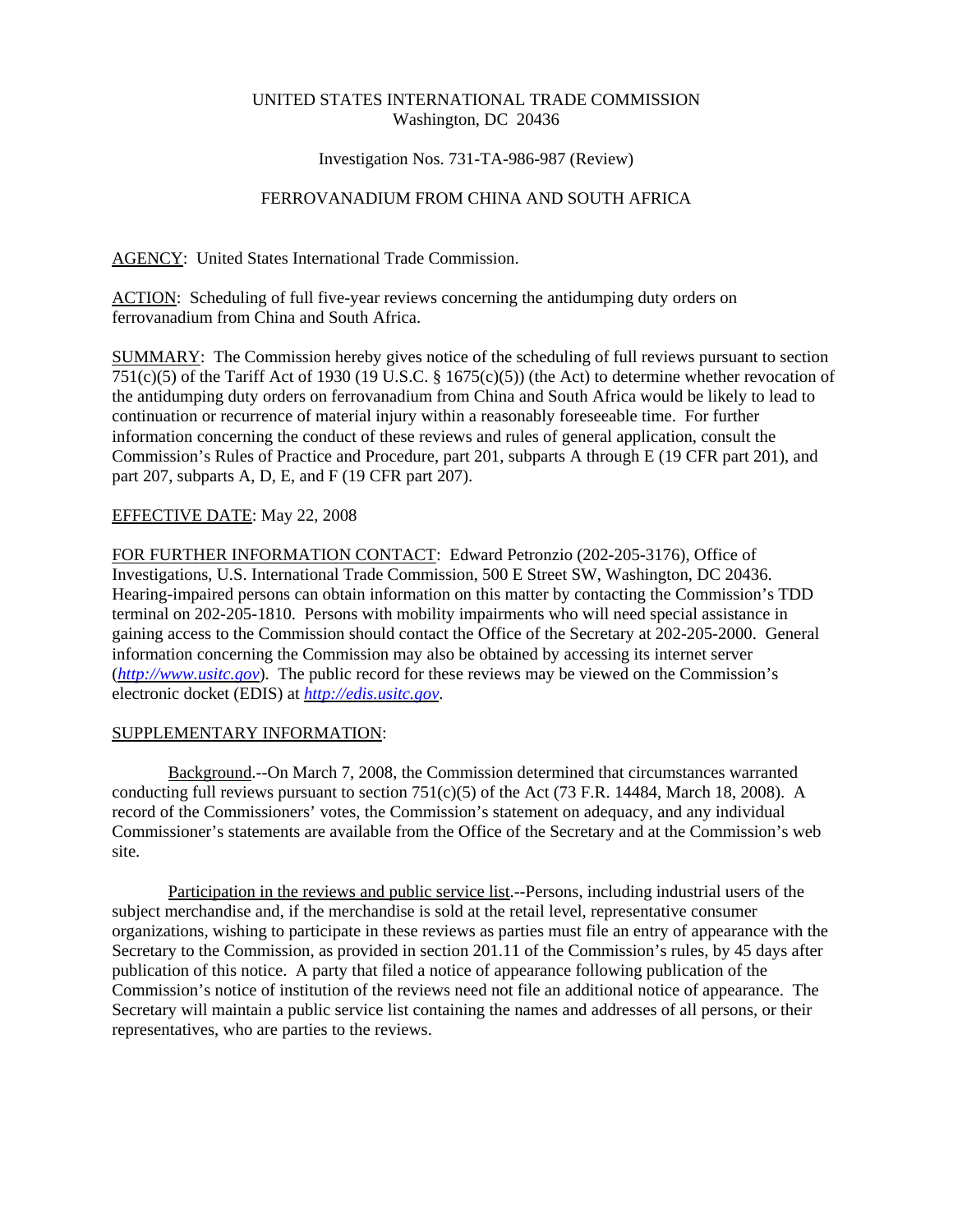Limited disclosure of business proprietary information (BPI) under an administrative protective order (APO) and BPI service list.--Pursuant to section 207.7(a) of the Commission's rules, the Secretary will make BPI gathered in these reviews available to authorized applicants under the APO issued in the reviews, provided that the application is made by 45 days after publication of this notice. Authorized applicants must represent interested parties, as defined by 19 U.S.C. § 1677(9), who are parties to the reviews. A party granted access to BPI following publication of the Commission's notice of institution of the reviews need not reapply for such access. A separate service list will be maintained by the Secretary for those parties authorized to receive BPI under the APO.

Staff report.--The prehearing staff report in the reviews will be placed in the nonpublic record on September 3, 2008, and a public version will be issued thereafter, pursuant to section 207.64 of the Commission's rules.

Hearing.--The Commission will hold a hearing in connection with the reviews beginning at 9:30 a.m. on September 23, 2008, at the U.S. International Trade Commission Building. Requests to appear at the hearing should be filed in writing with the Secretary to the Commission on or before September 17, 2008. A nonparty who has testimony that may aid the Commission's deliberations may request permission to present a short statement at the hearing. All parties and nonparties desiring to appear at the hearing and make oral presentations should attend a prehearing conference to be held at 9:30 a.m. on September 19, 2008, at the U.S. International Trade Commission Building. Oral testimony and written materials to be submitted at the public hearing are governed by sections 201.6(b)(2), 201.13(f), 207.24, and 207.66 of the Commission's rules. Parties must submit any request to present a portion of their hearing testimony in camera no later than 7 business days prior to the date of the hearing.

Written submissions.--Each party to the reviews may submit a prehearing brief to the Commission. Prehearing briefs must conform with the provisions of section 207.65 of the Commission's rules; the deadline for filing is September 12, 2008. Parties may also file written testimony in connection with their presentation at the hearing, as provided in section 207.24 of the Commission's rules, and posthearing briefs, which must conform with the provisions of section 207.67 of the Commission's rules. The deadline for filing posthearing briefs is October 6, 2008; witness testimony must be filed no later than three days before the hearing. In addition, any person who has not entered an appearance as a party to the reviews may submit a written statement of information pertinent to the subject of the reviews on or before October 6. On October 27, 2008, the Commission will make available to parties all information on which they have not had an opportunity to comment. Parties may submit final comments on this information on or before October 29, 2008, but such final comments must not contain new factual information and must otherwise comply with section 207.68 of the Commission's rules. All written submissions must conform with the provisions of section 201.8 of the Commission's rules; any submissions that contain BPI must also conform with the requirements of sections 201.6, 207.3, and 207.7 of the Commission's rules. The Commission's rules do not authorize filing of submissions with the Secretary by facsimile or electronic means, except to the extent permitted by section 201.8 of the Commission's rules, as amended, 67 Fed. Reg. 68036 (November 8, 2002). Even where electronic filing of a document is permitted, certain documents must also be filed in paper form, as specified in II (C) of the Commission's Handbook on Electronic Filing Procedures, 67 Fed. Reg. 68168, 68173 (November 8, 2002).

Additional written submissions to the Commission, including requests pursuant to section 201.12 of the Commission's rules, shall not be accepted unless good cause is shown for accepting such submissions, or unless the submission is pursuant to a specific request by a Commissioner or Commission staff.